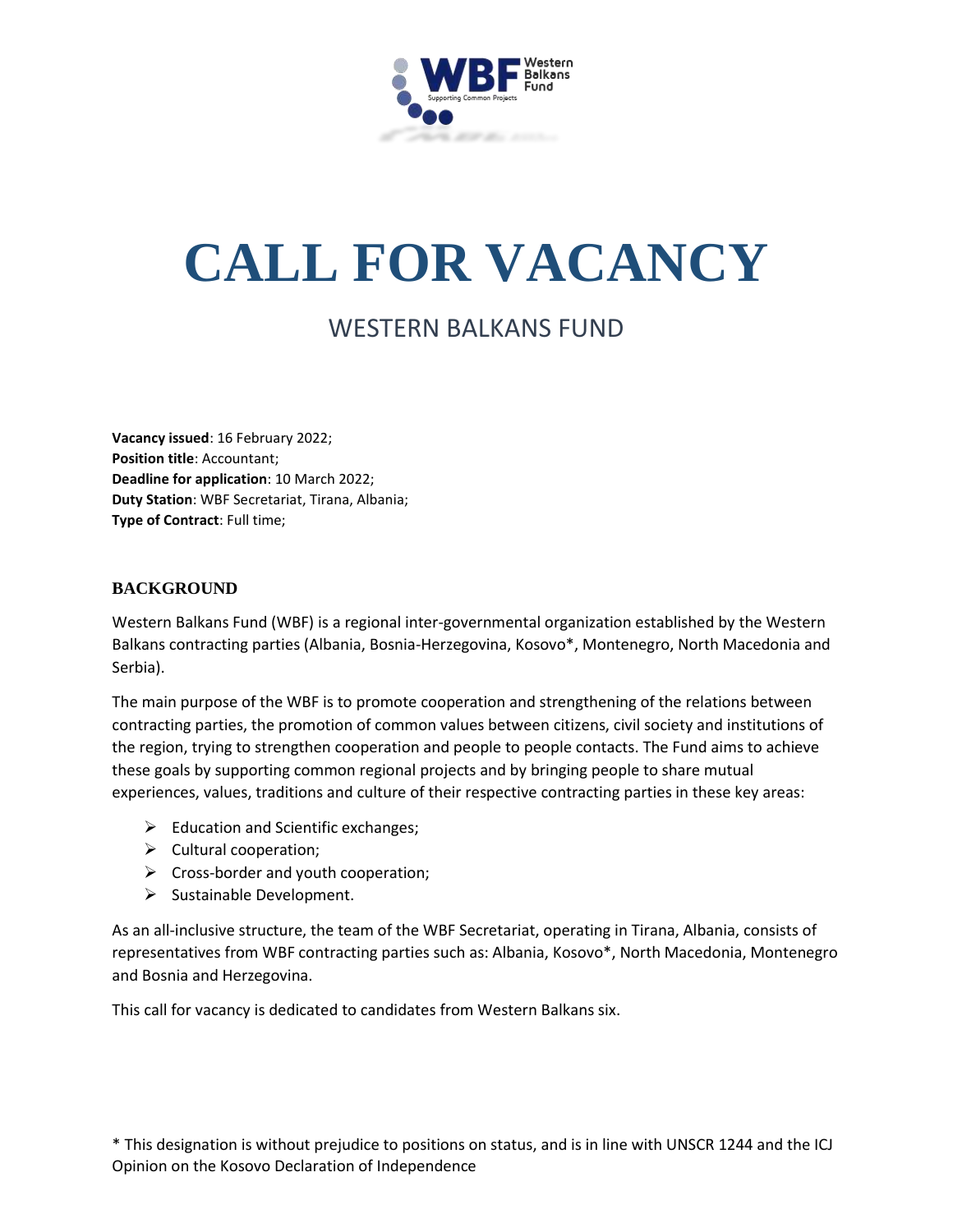#### **SUMMARY OF JOB DESCRIPTION**

The Western Balkans Fund is looking for an Accountant, responsible to plan, coordinate and report regularly to the Program and Finance Manager of WBF, who will assign duties as appropriate. The Accountant is inquired to cooperate closely with the program team of WBF who are in charge to administer and implement grant portfolio of WBF. WBF expects the Accountant to oversee the financial aspect of grant portfolio and assist WBF in strengthening its financial and other project management practices. The Accountant to succeed in this role, should have excellent time management and communication skills and skills to work in a diverse team.

# **DESCRIPTION OF DUTIES**

#### *a) Accounting*

- o Planning expenditures, prepare bank vouchers and oversee the bookkeeping
- o Maintains the accounts, following relevant WBF regulations, in accordance with the Host Country laws.
- $\circ$  Ensures the management of the data file and the appropriate filing of the electronic and hard copies of the financial documents and reports.
- $\circ$  Prepares the monthly financial report based on the accounting application, with all necessary justifying documentation (invoice, bank drafts and bank exchange).
- o Ensures a regular monitoring of the bank account(s).
- $\circ$  Carries out the calculation of the payroll, including overtime, for all WBF staff on the basis of valid contracts.
- o Prepares the internal invoices for the personal use of WBF assets.
- o Maintains payment record of all invoices received.
- o Maintains payee statement records for all suppliers.
- $\circ$  Carries out payments of all regular area office expenses such as office rental, telephone bills, advances, etc.

#### *b) Finance and budgeting*

- $\circ$  In coordination with the Program team prepares the planning of the financial needs for forthcoming periods.
- $\circ$  In coordination with the Program and Finance Manager ensures sufficient availability of funds in the organization bank accounts and cash by liaising with the appropriate interlocutors.
- $\circ$  Provides reports of the petty cash box, with all due accounting and security precautions.
- o Prepares the elements for the budget analysis.
- o Monitors the development of expenditure, ensuring that budget overruns do not occur and provides information for the requests for possible amendments.

#### *c) Procurement*

 $\circ$  In close coordination with the Program team plans the purchase of goods as per WBF procurement rules.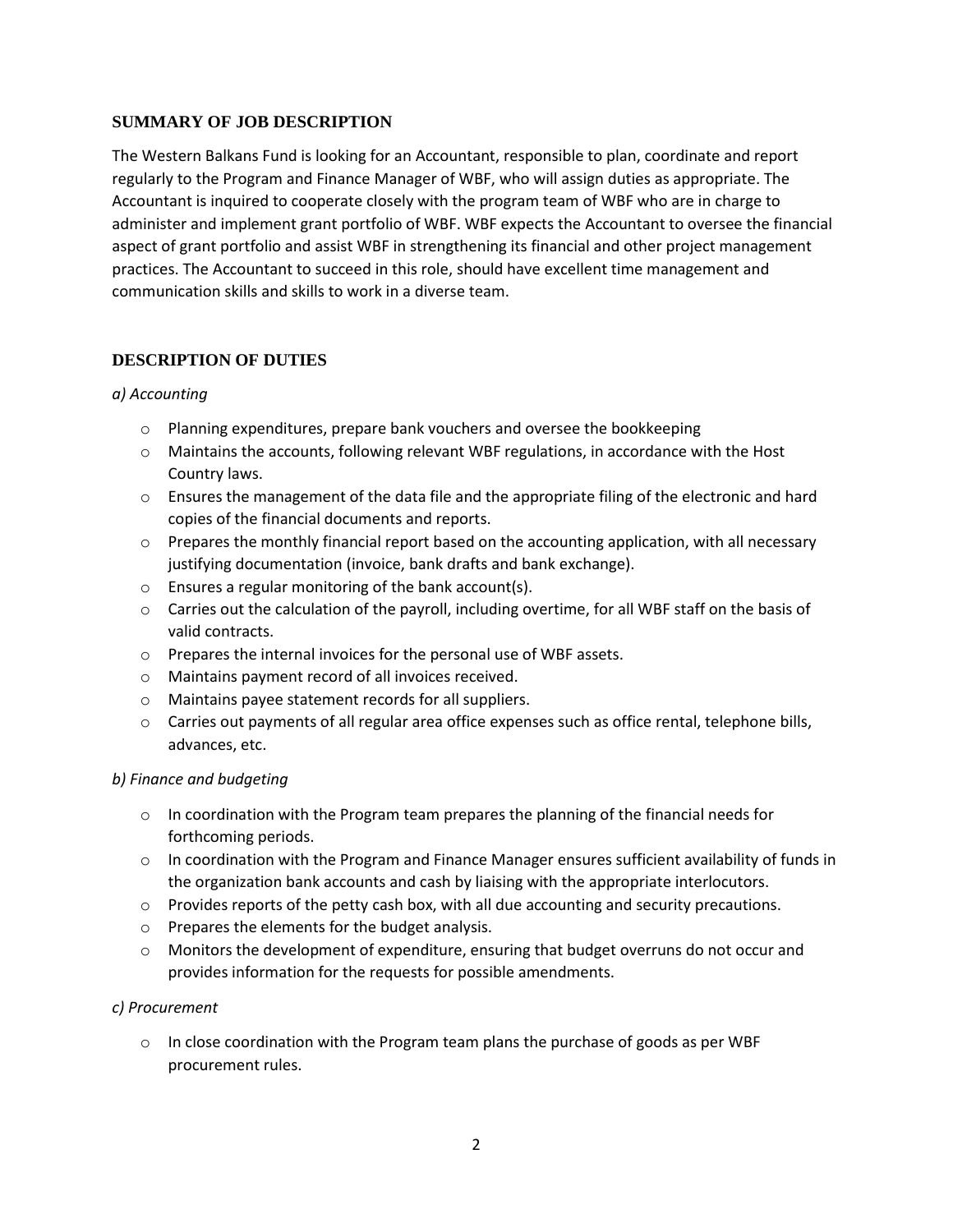- $\circ$  Based on the needs for purchase prepares the Terms of References for Call for Offers/Tenders according to WBF rules and Host Country laws.
- o Ensure smooth evaluation process of offers/vendors by collecting according to WBF protocol, presents to the Evaluation Committee together selection procedures and archives in the financial system.
- $\circ$  Participate in the evaluation meeting in the capacity of note taker and prepares the reports on the offer selected.

#### *d) Audit*

- $\circ$  Ensure that financial records are complete, accurate, appropriately authorized and in a complete Audit trail fully in compliant with International Standards on Auditing (ISA)
- $\circ$  Ensure that financial records are in adherence to effective record management practice.
- $\circ$  Ensure that accounting standards are applied and financial documents that are correct, complete, fair, representing the true facts, in conformity with the objectives of the Fund and Host Country legislation;
- $\circ$  Ensure that all accounting records, supporting and other documents, minutes and any other pertinent information necessary for the audit to be available for the auditing process
- $\circ$  In the case of WBF grant implementation, the declaration for the audit has to certify the completeness of information concerning financial support to third parties
- $\circ$  In relation to the overall audit process, the Accountant shall provide information for the Call being audited including consolidated financial statements of the Fund.
- $\circ$  The consolidated financial information, including balance sheets and profit and loss statements of the Fund shall be available for the audit.

# **REQUIREMENTS**

- o University degree in Accounting or related finance, business degree or higher;
- o Minimum of a five-year professional experience in accounting or finance;
- o Proven work experience as financial officer, accountant or similar role;
- o Experience in finance management, from conception to delivery;
- o Strong analytical and problem solving skills;
- o Ability to work well with large and diverse teams;
- o Ability to work under pressure;
- o Experience with donor funded projects would be considered as an advantage;
- o Excellent written and verbal communication skills;
- o Sharp time management skills;
- o Solid organizational skills including attention to detail and multitasking skills;
- o Ability to work with Enterprise Resource Planning ERP management tools and/or Financial management software;
- o Experienced user of MS Office toolset (Word, Excel and PowerPoint);
- o Strong ethics, with an ability to manage confidential data/information;
- o Proficiency in English language in writing and communication;

# **SUBMISSION OF THE APPLICATION**